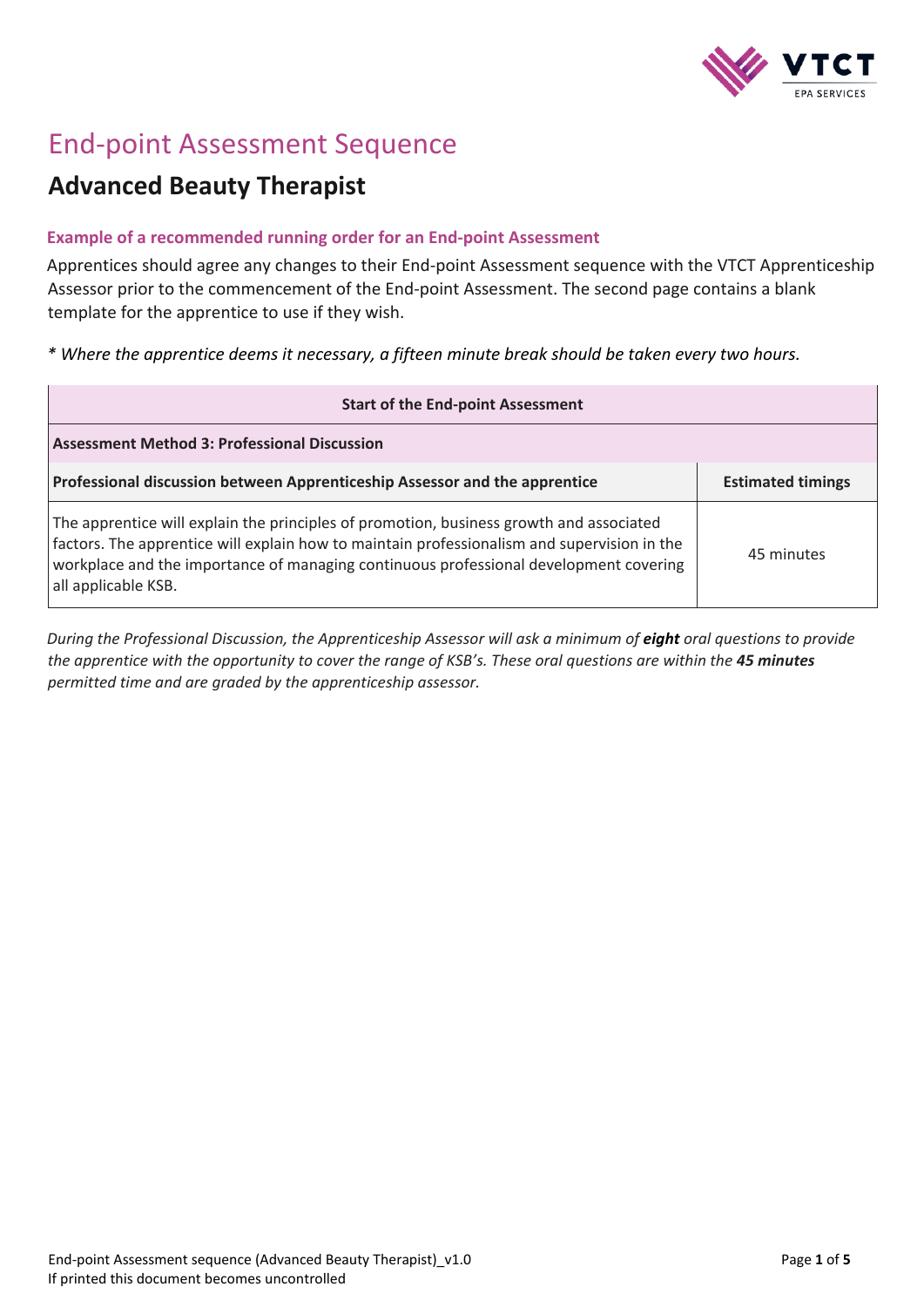

| <b>Assessment Method 2: Observation and Technology Demonstration</b><br><b>Component two: Technology Demonstration</b><br>A client is not required to be present during the Technology Demonstration.                                                                                                                                                                                                                                                                                                                                 |                          |  |  |
|---------------------------------------------------------------------------------------------------------------------------------------------------------------------------------------------------------------------------------------------------------------------------------------------------------------------------------------------------------------------------------------------------------------------------------------------------------------------------------------------------------------------------------------|--------------------------|--|--|
| Demonstrate the use of the facial electrical or mechanical equipment technical therapies                                                                                                                                                                                                                                                                                                                                                                                                                                              | <b>Estimated timings</b> |  |  |
| The apprentice should consider the following:<br>when and why you would use the facial technical therapy electrical or mechanical<br>$\bullet$<br>equipment techniques/current types during a treatment for the following:<br>micro-current<br>microdermabrasion<br>low intensity LED light<br>skin warming devices<br>lymphatic drainage equipment<br>safe methods of working and safety checks<br>٠<br>settings, timings and indicators for treatment<br>٠<br>what product they would use with each technology and why<br>$\bullet$ | 45 minutes               |  |  |
| Demonstrate the use of the body electrical or mechanical equipment technical therapies                                                                                                                                                                                                                                                                                                                                                                                                                                                | <b>Estimated timings</b> |  |  |
| The apprentice should consider the following:<br>when and why you would use the body technical therapy electrical or mechanical<br>$\bullet$<br>equipment techniques/current types during a treatment for the following:<br>galvanic<br>microdermabrasion<br>low intensity LED light<br>skin warming devices<br>high/radio frequency<br>safe methods of working and safety checks<br>settings, timings and indicators for treatment<br>$\bullet$<br>what product they would use with each technology and why<br>$\bullet$             | 45 minutes               |  |  |
| <b>Total time</b>                                                                                                                                                                                                                                                                                                                                                                                                                                                                                                                     | 1 hour 30 minutes        |  |  |
| <b>Suggested Break of 15 minutes</b>                                                                                                                                                                                                                                                                                                                                                                                                                                                                                                  |                          |  |  |

*\* During the Technology Demonstration, the Apprenticeship Assessor must be asked a minimum of eleven scenario based questions oral questions. These oral questions are within the 1 hour 30 minutes permitted time and are holistically graded by the apprenticeship assessor.*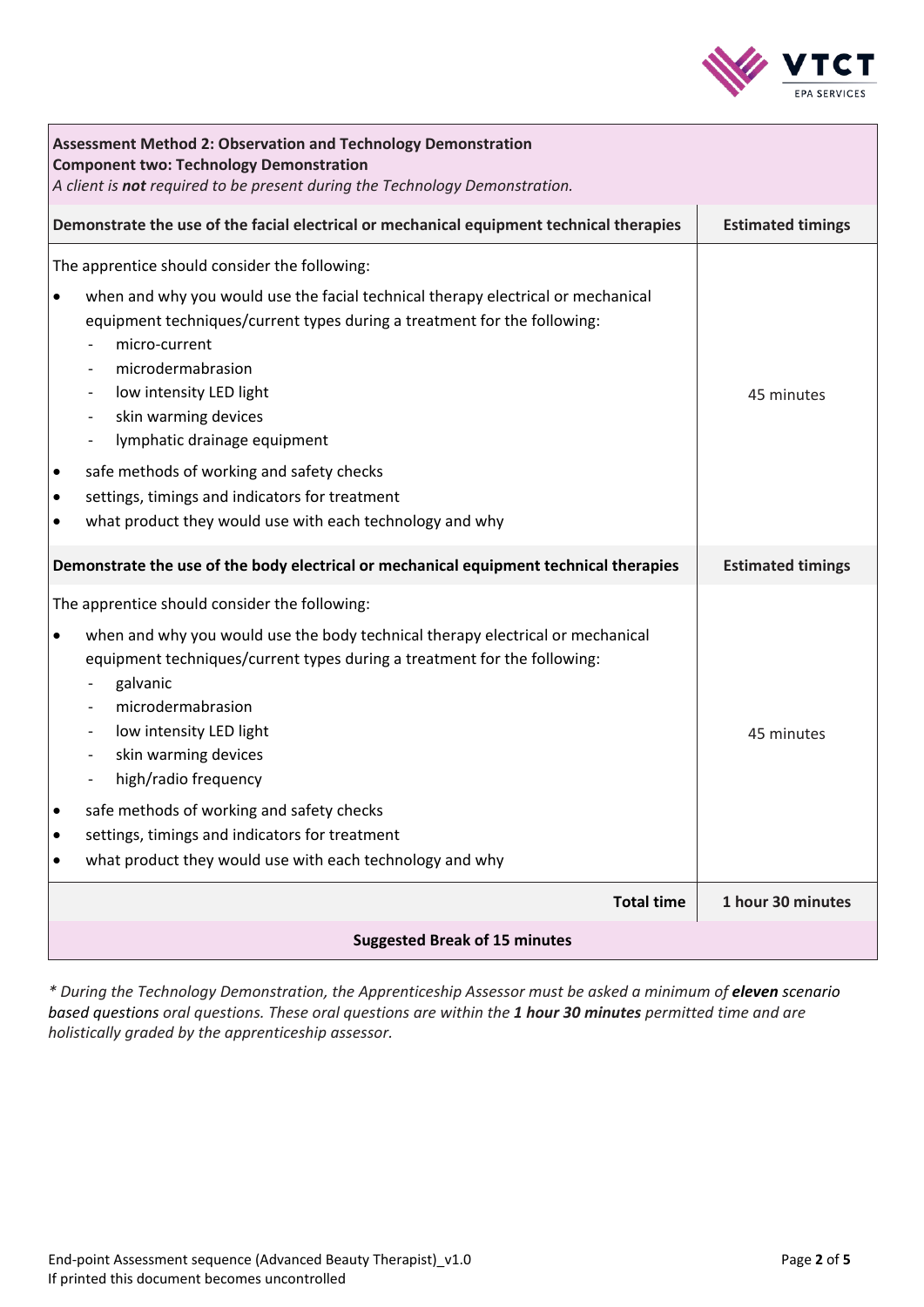

| <b>Assessment Method 2: Observation and Technology Demonstration</b><br><b>Component one: Observation</b><br>A minimum of two clients must be used during the observation, one of these clients must be existing. |                                                                                                                                                                                                                               |                          |  |  |
|-------------------------------------------------------------------------------------------------------------------------------------------------------------------------------------------------------------------|-------------------------------------------------------------------------------------------------------------------------------------------------------------------------------------------------------------------------------|--------------------------|--|--|
|                                                                                                                                                                                                                   | Client $1$ – Existing client                                                                                                                                                                                                  |                          |  |  |
|                                                                                                                                                                                                                   | Perform advanced body technical electrical or mechanical therapy treatments                                                                                                                                                   | <b>Estimated timings</b> |  |  |
|                                                                                                                                                                                                                   | <b>Provide a consultation</b><br>Conduct an in-depth client consultation to design a bespoke treatment plan for one                                                                                                           |                          |  |  |
|                                                                                                                                                                                                                   | advanced body technical therapy treatment and one advanced facial technical therapy<br>treatment.                                                                                                                             |                          |  |  |
|                                                                                                                                                                                                                   | The apprentice should consider the following:                                                                                                                                                                                 | 30 minutes               |  |  |
| $\bullet$<br>$\bullet$                                                                                                                                                                                            | establish suitability and indicators for treatment, taking into account contra-indications<br>factors that affect the treatment including body and skin type, condition and<br>characteristics, posture, lifestyle and health |                          |  |  |
|                                                                                                                                                                                                                   | Perform advanced body technical electrical or mechanical therapy treatments                                                                                                                                                   |                          |  |  |
|                                                                                                                                                                                                                   | The apprentice should consider the following:                                                                                                                                                                                 |                          |  |  |
| $\bullet$                                                                                                                                                                                                         | effective and safe methods of working                                                                                                                                                                                         |                          |  |  |
| $\bullet$                                                                                                                                                                                                         | perform one advanced body technical therapy treatment using the following current<br>applications:                                                                                                                            | 60 minutes               |  |  |
|                                                                                                                                                                                                                   | micro-current<br>lymphatic drainage                                                                                                                                                                                           |                          |  |  |
| ٠<br>$\bullet$                                                                                                                                                                                                    | use effective communication techniques throughout the treatment<br>provide detailed, written, post treatment advice and recommendations                                                                                       |                          |  |  |
|                                                                                                                                                                                                                   |                                                                                                                                                                                                                               |                          |  |  |
|                                                                                                                                                                                                                   | Perform advanced facial technical electrical or mechanical therapy treatments                                                                                                                                                 |                          |  |  |
|                                                                                                                                                                                                                   | The apprentice should consider the following:                                                                                                                                                                                 |                          |  |  |
| $\bullet$<br>$\bullet$                                                                                                                                                                                            | effective and safe methods of working<br>perform one advanced facial technical therapy treatment using the following current                                                                                                  |                          |  |  |
|                                                                                                                                                                                                                   | applications:                                                                                                                                                                                                                 | 60 minutes               |  |  |
|                                                                                                                                                                                                                   | galvanic                                                                                                                                                                                                                      |                          |  |  |
|                                                                                                                                                                                                                   | high frequency                                                                                                                                                                                                                |                          |  |  |
| ٠<br>٠                                                                                                                                                                                                            | use effective communication techniques throughout the treatment<br>provide detailed, written, post treatment advice and recommendations                                                                                       |                          |  |  |
|                                                                                                                                                                                                                   | <b>Total time</b>                                                                                                                                                                                                             | 2 hours 30 minutes       |  |  |
|                                                                                                                                                                                                                   | <b>Suggested Break of 15 minutes</b>                                                                                                                                                                                          |                          |  |  |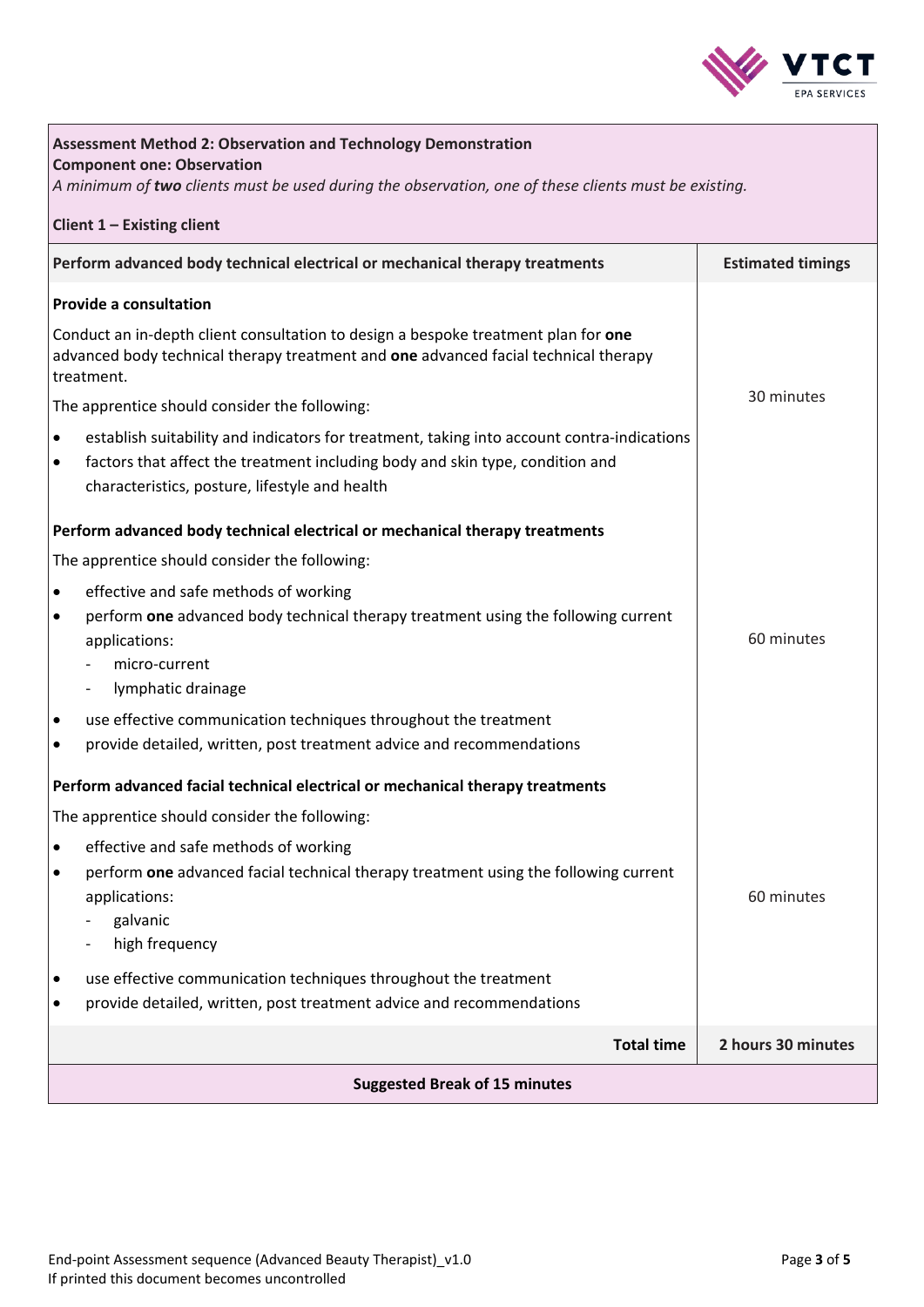

| <b>Assessment Method 2: Observation and Technology Demonstration</b><br><b>Component one: Observation</b><br>A minimum of two clients must be used during the observation, one of these clients must be existing. |                          |  |  |
|-------------------------------------------------------------------------------------------------------------------------------------------------------------------------------------------------------------------|--------------------------|--|--|
| Client 2 - New client                                                                                                                                                                                             |                          |  |  |
| Perform advanced manual therapies                                                                                                                                                                                 | <b>Estimated timings</b> |  |  |
| <b>Provide a consultation</b>                                                                                                                                                                                     |                          |  |  |
| Conduct an in-depth client consultation to design a bespoke treatment plan for one<br>advanced manual therapy treatment.                                                                                          |                          |  |  |
| The apprentice should consider the following:                                                                                                                                                                     | 15 minutes               |  |  |
| establish suitability and indicators for treatment, taking into account contra-indications<br>$\bullet$                                                                                                           |                          |  |  |
| factors that affect the treatment including body and skin type, condition and<br>$\bullet$<br>characteristics, posture, lifestyle and health                                                                      |                          |  |  |
| Perform advanced manual therapies on the face, scalp and body                                                                                                                                                     |                          |  |  |
| The apprentice should consider the following:                                                                                                                                                                     |                          |  |  |
| effective and safe methods of working<br>$\bullet$                                                                                                                                                                |                          |  |  |
| select, use and adapt the products, tools, equipment and treatment duration to suit<br>$\bullet$                                                                                                                  |                          |  |  |
| the client's skin type, body type, body condition, sensitivity and tolerance                                                                                                                                      |                          |  |  |
| perform a full body massage including face and scalp incorporating the following<br>$\bullet$                                                                                                                     | 75 minutes               |  |  |
| techniques: effleurage, petrissage, tapotement, vibration and friction, deep tissue, light<br>touch, lymphatic drainage and pressure point massage, advanced techniques using the                                 |                          |  |  |
| forearm, wrist and elbow                                                                                                                                                                                          |                          |  |  |
| perform and adapt the treatment to meet the client's psychological characteristics and<br>$\bullet$                                                                                                               |                          |  |  |
| treatment objects                                                                                                                                                                                                 |                          |  |  |
| use effective communication techniques throughout the treatment<br>$\bullet$                                                                                                                                      |                          |  |  |
| provide detailed, written, post treatment advice and recommendations<br>$\bullet$                                                                                                                                 |                          |  |  |
| <b>Total time</b>                                                                                                                                                                                                 | 1 hour 30 minutes        |  |  |
| <b>Total observation time</b>                                                                                                                                                                                     | 4 hours                  |  |  |

*\* During the Observation, the Apprenticeship Assessor will ask a minimum of nine oral questions. These oral questions are within the 4 hours permitted time and are holistically graded by the apprenticeship assessor.*